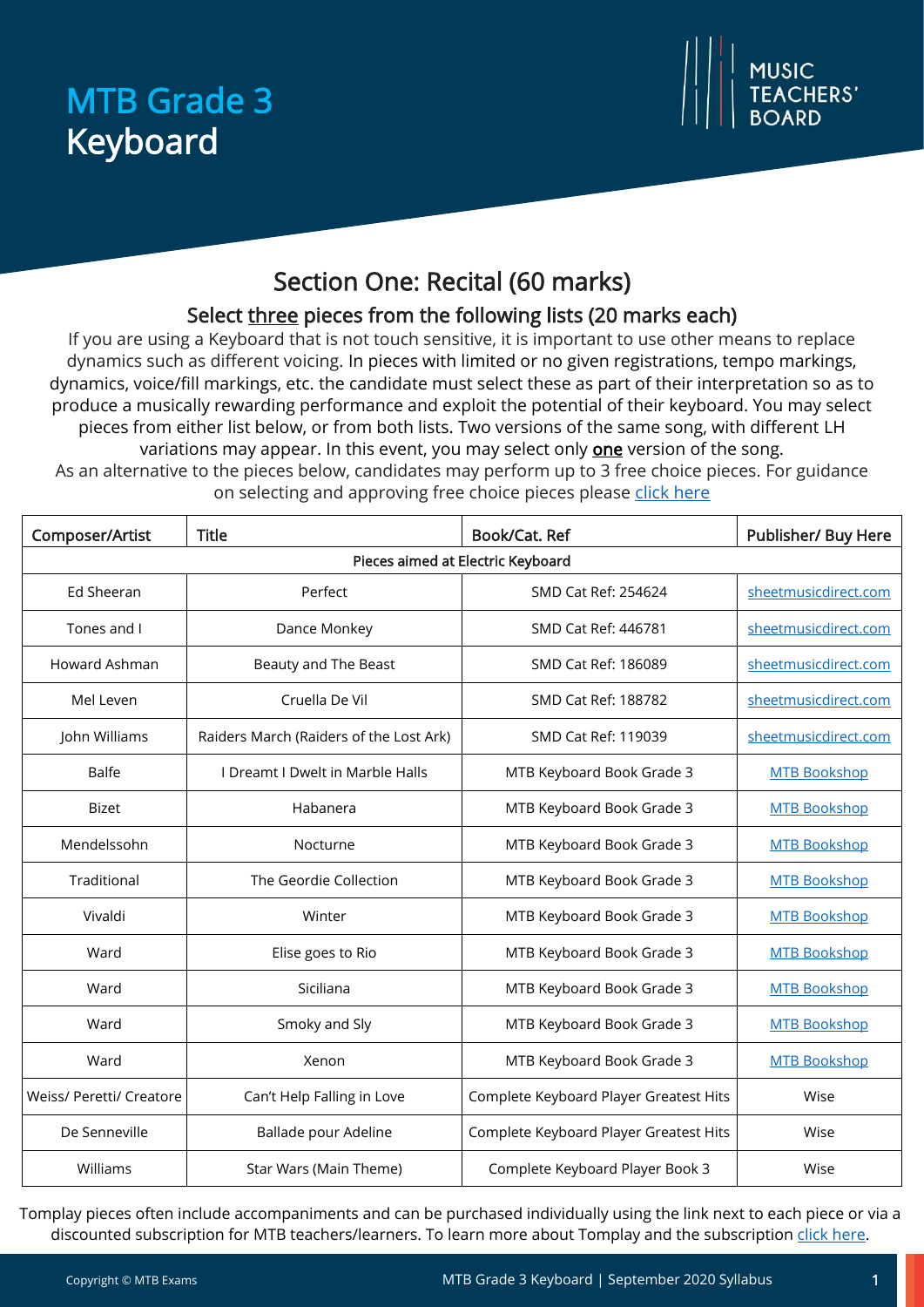# MTB Grade 3 Keyboard



| Composer/Artist                         | <b>Title</b>                                         | Book/Cat. Ref                                                                                                                                                                                                                                                                                                      | Publisher/ Buy here                           |
|-----------------------------------------|------------------------------------------------------|--------------------------------------------------------------------------------------------------------------------------------------------------------------------------------------------------------------------------------------------------------------------------------------------------------------------|-----------------------------------------------|
| Andersson/ Ulvaeus                      | Mamma Mia                                            | Complete Keyboard Player Book 3                                                                                                                                                                                                                                                                                    | Wise                                          |
| Bacharach                               | Raindrops Keep Falling on my Head                    | Really Easy Piano Film Songs                                                                                                                                                                                                                                                                                       | Wise                                          |
| Bart                                    | From Russia with Love                                | Easy Keyboard Library James Bond                                                                                                                                                                                                                                                                                   | <b>IMP</b>                                    |
| Crow & Froom                            | Tomorrow Never Dies**                                | Easy Keyboard Library James Bond                                                                                                                                                                                                                                                                                   | <b>IMP</b>                                    |
| Berryman/ Martin/<br>Buckland/ Champion | Viva La Vida                                         | Really Easy Piano New Chart Hits                                                                                                                                                                                                                                                                                   | Wise                                          |
| Chambers/ Williams                      | Angels*                                              | Easiest Keyboard Collection Robbie<br>Williams                                                                                                                                                                                                                                                                     | Wise                                          |
| Velazquez                               | Bésame Mucho                                         | Easiest Keyboard Collection Latin                                                                                                                                                                                                                                                                                  | Wise                                          |
|                                         |                                                      | Pieces aimed at using the Keyboard as a Piano<br>Please be aware not all pieces will be suitable for a Keyboard with a shorter range. It is acceptable to adapt pieces with octave<br>transpositions. For Keyboards that are not touch sensitive other means need to be used to replace dynamics, as listed above. |                                               |
| Josh Groban                             | You Raise Me Up                                      | Tomplay                                                                                                                                                                                                                                                                                                            | tomplay.com                                   |
| Tchaikovsky                             | Old French Song                                      | Tomplay or Classics to Moderns Book 3                                                                                                                                                                                                                                                                              | tomplay.com or<br><b>Yorktown Music Press</b> |
| Kabalevsky                              | Clowns                                               | Tomplay or Classics to Moderns Book 3                                                                                                                                                                                                                                                                              | tomplay.com or<br><b>Yorktown Music Press</b> |
| Villa-Lobos                             | Historias da Carochinha - E a<br>princesinha dancava | Tomplay                                                                                                                                                                                                                                                                                                            | tomplay.com                                   |
| Schifrin                                | Mission Impossible                                   | Tomplay                                                                                                                                                                                                                                                                                                            | tomplay.com                                   |
| Tiersen                                 | Comptine d'un autre ete : L'apres midi               | Tomplay                                                                                                                                                                                                                                                                                                            | tomplay.com                                   |
| John Williams                           | Theme (Star Wars)                                    | SMD Cat Ref: 92632                                                                                                                                                                                                                                                                                                 | sheetmusicdirect.com                          |
| Mona Rejino                             | Clowns on Unicycles                                  | SMD Cat Ref: 56501                                                                                                                                                                                                                                                                                                 | sheetmusicdirect.com                          |
| Friedrich Burgmuller                    | Innocence                                            | MTB Piano Book Grade 3                                                                                                                                                                                                                                                                                             | <b>MTB Bookshop</b>                           |
| Genari Karganov                         | Game of Patience                                     | MTB Piano Book Grade 3                                                                                                                                                                                                                                                                                             | <b>MTB Bookshop</b>                           |
| Kirchner                                | Allegretto Scherzando                                | MTB Piano Book Grade 3                                                                                                                                                                                                                                                                                             | <b>MTB Bookshop</b>                           |
| <b>Bela Bartok</b>                      | Dance                                                | MTB Piano Book Grade 3                                                                                                                                                                                                                                                                                             | <b>MTB Bookshop</b>                           |
| Stephen Heller                          | The Avalanche                                        | MTB Piano Book Grade 3                                                                                                                                                                                                                                                                                             | <b>MTB Bookshop</b>                           |
| Wolfgang Amadeus<br>Mozart              | Rondo                                                | MTB Piano Book Grade 3                                                                                                                                                                                                                                                                                             | <b>MTB Bookshop</b>                           |
| Chris Mitchell                          | Romance                                              | MTB Piano Book Grade 3                                                                                                                                                                                                                                                                                             | <b>MTB Bookshop</b>                           |

#### For the continued recital list [click here](https://www.mtbexams.com/wp-content/uploads/2021/02/MTB-Keyboard-Grade-3-Continued-Recital-List.pdf)